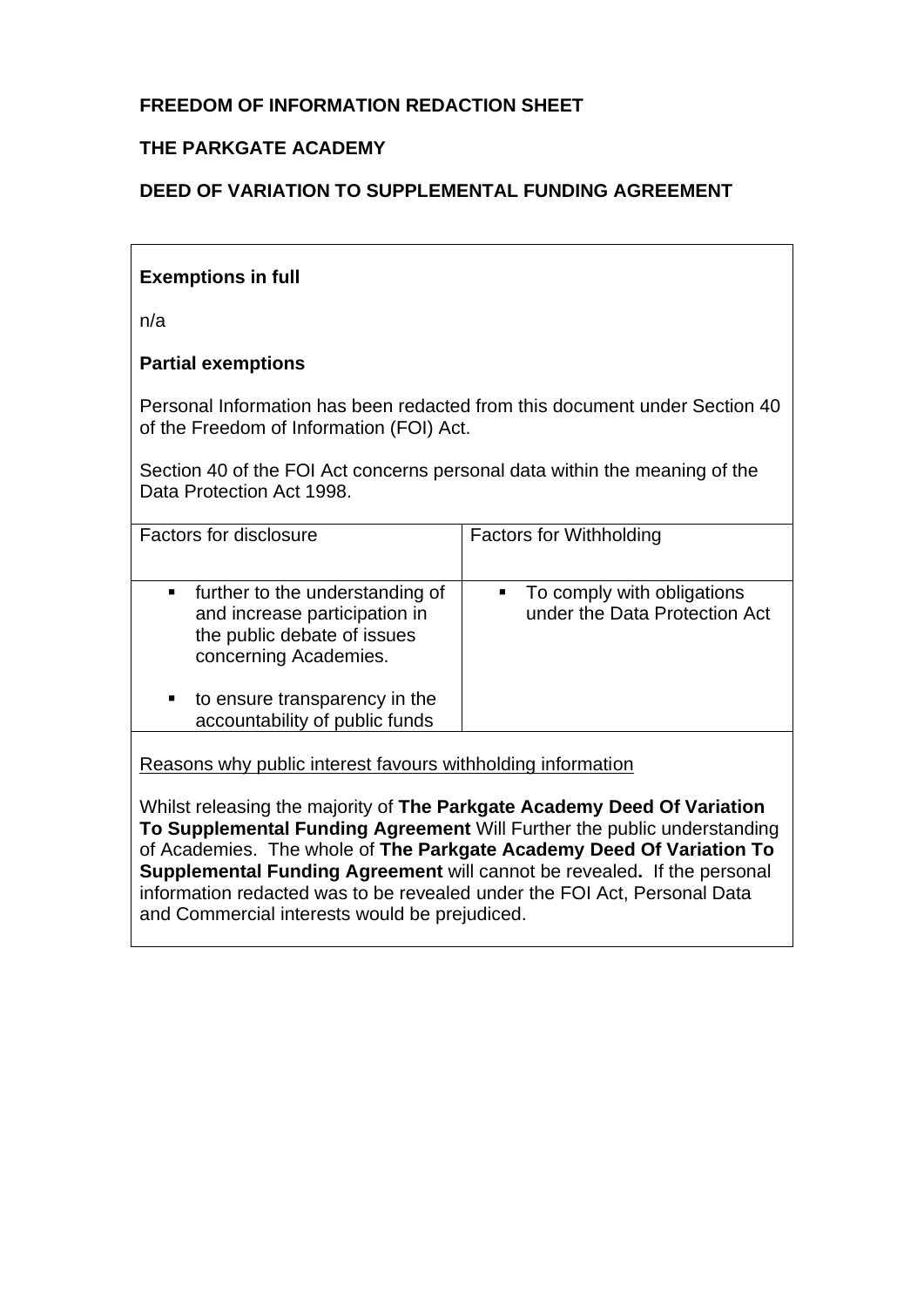### DEED OF VARIATION OF SUPPLEMENTAL FUNDING AGREEMENT

THIS DEED is made the  $30$ 2020 day of September

### **RETWEEN:**

- The Secretary of State for Education of Sanctuary Buildings, Great Smith  $\overline{1}$ Street, London, SW1P 3BT (the "Secretary of State").
- The Forge Trust, a company limited by guarantee incorporated in England and  $2)$ Wales with company number 09443602 (the "Company").

Together referred to as the "Parties".

### **BACKGROUND**

- On 30 August 2016 the Parties entered into a Supplemental Funding  $A_{\cdot}$ Agreement relating to The Parkgate Academy ("the Academy")
- The Parties now wish to vary and amend the Supplemental Funding Agreement  $B<sub>1</sub>$ of 30 August 2016 to reflect the fact the Company is extending the age range of pupils at the Academy.

#### $\mathbf 1$ . **DEFINITIONS**

- $1.1$ Academy means The Parkgate Academy.
- Agreement means the Supplemental Funding Agreement entered into  $1.2.$ between the Parties on 30 August 2016.

#### $2<sub>1</sub>$ **INTERPRETATION**

- Except as expressly provided in this Deed words and expressions in the  $2.1.$ Agreement shall have the same meaning.
- $2.2.$ The Interpretation Act 1978 applies to this Deed as it applies to an Act of Parliament.

#### $3<sub>-</sub>$ **VARIATIONS AND AMENDMENTS**

- All references to the age range of pupils in the Agreement as being 3-11 shall  $3.1.$ be replaced with 2-11.
- Clause 2.B of the Agreement shall be amended and varied to read:  $3.2.$

"The planned capacity of the Academy is 439 with 24 FTE nursery places in the age range of 2 to 11. The Academy will be an all ability inclusive school."

The Summary Sheet to the Agreement is amended to reflect the above with an  $3.3.$ amended version attached hereto.

#### **CONTINUANCE** 4.

Except as amended or varied by this Deed all other provisions of the Agreement  $4.1$ shall remain in full force and effect.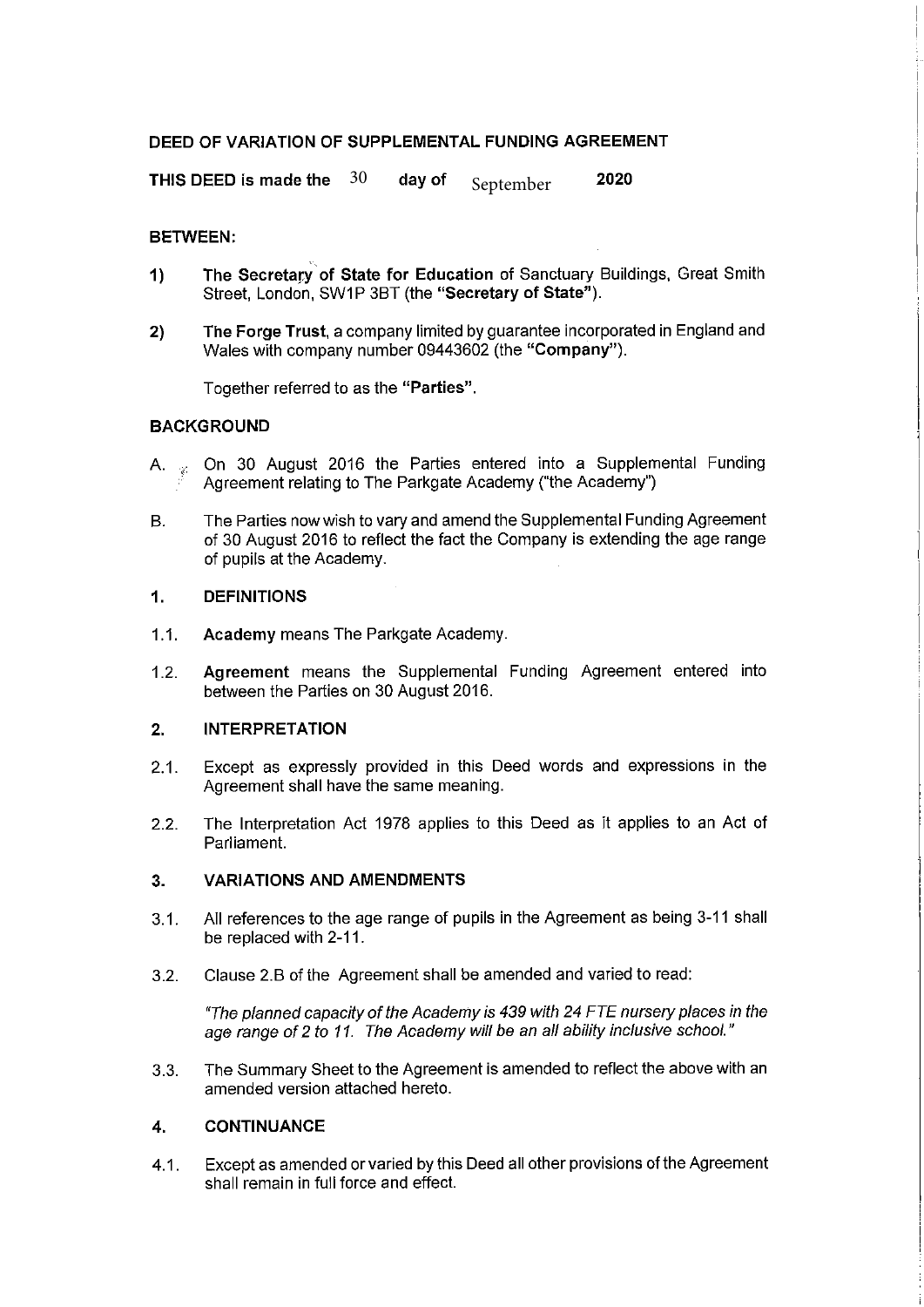# **SUMMARY SHEET**

# Information about the Academy:

| <b>Name of Academy Trust</b>                                 | The Forge Trust                          |
|--------------------------------------------------------------|------------------------------------------|
| Company number                                               | 09443602                                 |
| Date of Master Funding Agreement                             | 30 August 2016                           |
| Name of academy                                              | The Parkgate Academy                     |
| <b>Opening date</b>                                          | 1 <sup>st</sup> September 2016           |
| Type of academy (indicate whether<br>academy or free school) | Mainstream                               |
| Religious designation                                        | N/A                                      |
| Wholly or partly selective                                   | N/A                                      |
| Name of predecessor school (where<br>applicable)             | <b>Ollerton Community Primary School</b> |
| Capacity number                                              | 439 with 24 FTE nursery places           |
| Age range                                                    | $2 - 11$                                 |
| Number of sixth form places                                  | N/A                                      |
| <b>Number of boarding places</b>                             | N/A                                      |
| SEN unit / Resource provision                                | N/A                                      |
| Land arrangements                                            | Version 1 and Version 2                  |
| (Version 1-7 or other)                                       |                                          |
| <b>Address and title number of Land</b>                      | <b>Ollerton Community Primary School</b> |
|                                                              | <b>Whinney Lane</b>                      |
|                                                              | Newark                                   |
|                                                              | <b>NG22 9TH</b>                          |
|                                                              | NT449474                                 |
|                                                              | And                                      |
|                                                              |                                          |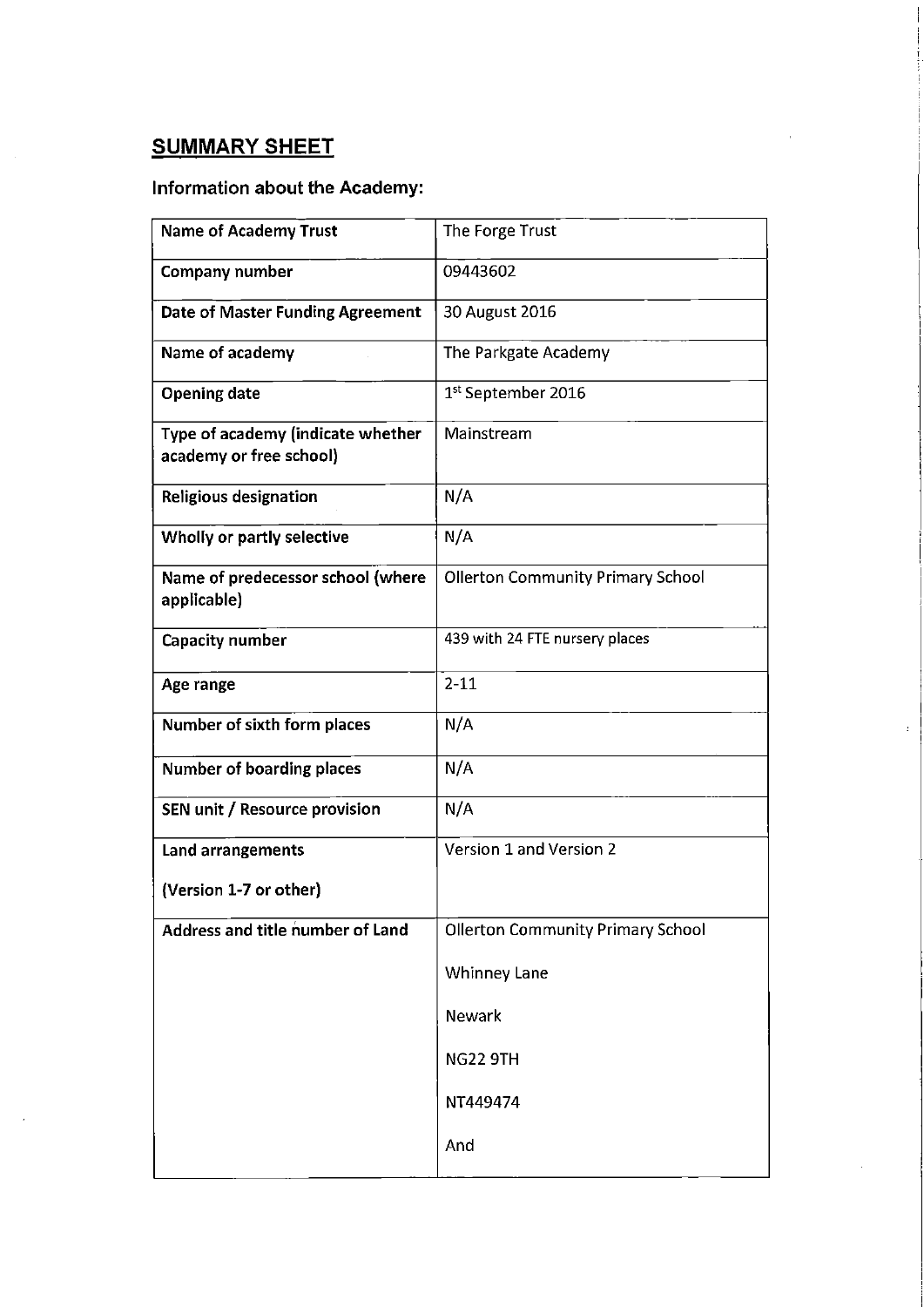| <b>Name of Academy Trust</b> | The Forge Trust                  |
|------------------------------|----------------------------------|
|                              | Land to the east of Whinney Lane |
|                              | New Ollerton                     |
|                              | NT326564                         |
|                              |                                  |

 $\mathcal{L}(\mathcal{L}(\mathcal{L}))$  . The contract of the contract of the contract of the contract of the contract of the contract of the contract of the contract of the contract of the contract of the contract of the contract of the co

 $\label{eq:2.1} \frac{1}{2} \sum_{i=1}^n \frac{1}{2} \sum_{j=1}^n \frac{1}{2} \sum_{j=1}^n \frac{1}{2} \sum_{j=1}^n \frac{1}{2} \sum_{j=1}^n \frac{1}{2} \sum_{j=1}^n \frac{1}{2} \sum_{j=1}^n \frac{1}{2} \sum_{j=1}^n \frac{1}{2} \sum_{j=1}^n \frac{1}{2} \sum_{j=1}^n \frac{1}{2} \sum_{j=1}^n \frac{1}{2} \sum_{j=1}^n \frac{1}{2} \sum_{j=1}^n \frac{$